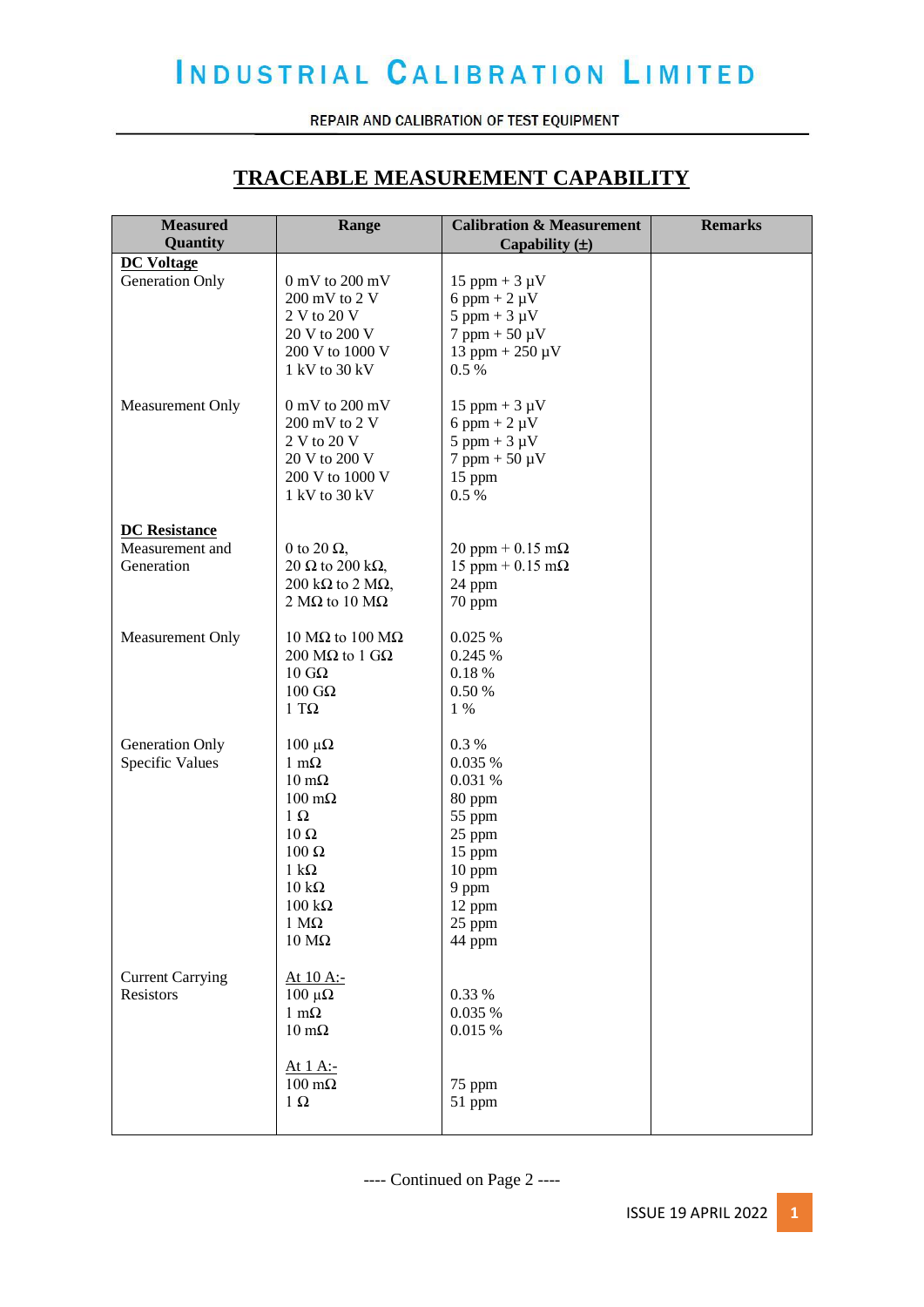REPAIR AND CALIBRATION OF TEST EQUIPMENT

### **TRACEABLE MEASUREMENT CAPABILITY**

| <b>Measured</b>                    | Range                             | <b>Calibration &amp; Measurement</b> | <b>Remarks</b>                                |
|------------------------------------|-----------------------------------|--------------------------------------|-----------------------------------------------|
| Quantity                           |                                   | Capability $(\pm)$                   |                                               |
| <b>DC</b> Resistance               |                                   |                                      |                                               |
| Generation Only<br>Specific Values | $100$ MΩ<br>$1 \text{ G}\Omega$   | 0.03%<br>0.04%                       | @ 10, 250, 500, 1 kV<br>@ 100, 250, 500, 1 kV |
|                                    | $10 \text{ } \text{G} \Omega$     | 0.35%                                | @ 100, 250, 500, 1 kV                         |
|                                    | $100$ GΩ                          | 0.5%                                 | @ 250, 500, 1 kV                              |
|                                    | $1 T\Omega$                       | $1\%$                                | @ 250, 500, 1 kV                              |
|                                    |                                   |                                      |                                               |
| <b>Direct Current</b>              |                                   |                                      |                                               |
| Measurement and                    |                                   |                                      |                                               |
| Generation                         |                                   |                                      |                                               |
| Specific Values                    | $10 \mu A$                        | 30 ppm                               |                                               |
|                                    | $100 \mu A$                       | 30 ppm                               |                                               |
|                                    | $1 \text{ mA}$                    | 35 ppm                               |                                               |
|                                    | $10 \text{ mA}$                   | 40 ppm                               |                                               |
|                                    | $100 \text{ mA}$                  | 65 ppm                               |                                               |
|                                    | 1A                                | 90 ppm                               |                                               |
| Other Values                       | $0 \mu A$ to $200 \mu A$          | $80$ ppm + 0.5 nA                    |                                               |
|                                    | $200 \mu A$ to $2 \mu A$          | $80$ ppm + 5 nA                      |                                               |
|                                    | $2 \text{ mA}$ to $20 \text{ mA}$ | 90 ppm $+ 50$ nA                     |                                               |
|                                    | 20 mA to 200 mA                   | $80$ ppm + 2 $\mu$ A                 |                                               |
|                                    | 200 mA to 2 A                     | $100$ ppm + $25 \mu A$               |                                               |
|                                    | 2 A to 10 A                       | 0.035 %                              |                                               |
|                                    | 10 A to 20 A                      | 0.05%                                |                                               |
|                                    | 20 A to 50 A                      | 0.10%                                |                                               |
| Measurement Only                   | 50 A to 250 A                     | 0.11 %                               |                                               |
| Generation Only                    | 0 $\mu$ A to 200 $\mu$ A          | $40$ ppm + 1 nA                      |                                               |
|                                    | $200 \mu A$ to $2 \mu A$          | $35$ ppm + 10 nA                     |                                               |
|                                    | 2 mA to 20 mA                     | 35 ppm $+100$ nA                     |                                               |
|                                    | 20 mA to 200 mA                   | 35 ppm + $1 \mu A$                   |                                               |
|                                    | 200 mA to 2 A                     | 65 ppm + $10 \mu A$                  |                                               |
|                                    | 2 A to 10 A                       | 140 ppm                              |                                               |
|                                    | 20 A to 1000 A                    | 0.3%                                 | <b>Current Clamps Only</b>                    |
|                                    |                                   |                                      |                                               |
| <b>AC Voltage</b>                  |                                   |                                      |                                               |
| Measurement                        | 40 Hz to 4 kHz:                   |                                      |                                               |
|                                    | 10 mV to 200 mV                   | $0.040\% + 5.0\,\mu\text{V}$         |                                               |
|                                    | $200 \text{ mV}$ to $2 \text{V}$  | $0.025% + 30 \mu V$                  |                                               |
|                                    | 2 V to 20 V                       | $0.025\% + 0.30$ mV                  |                                               |
|                                    | 20 V to 200 V                     | $0.025\% + 3.0$ mV                   |                                               |
|                                    | 200 V to 1000 V                   | $0.030\% + 30$ mV                    |                                               |
|                                    | 1 kV to 28 kV                     | 1 %                                  | @ 50 Hz only                                  |
|                                    | 4 kHz to 30 kHz:                  |                                      |                                               |
|                                    | 200 mV to 2 V                     | $0.040\% + 50 \,\mu\text{V}$         |                                               |
|                                    | 2 V to 20 V                       | $0.040\% + 0.50$ mV                  |                                               |
|                                    |                                   |                                      |                                               |

---- Continued on Page 3 ----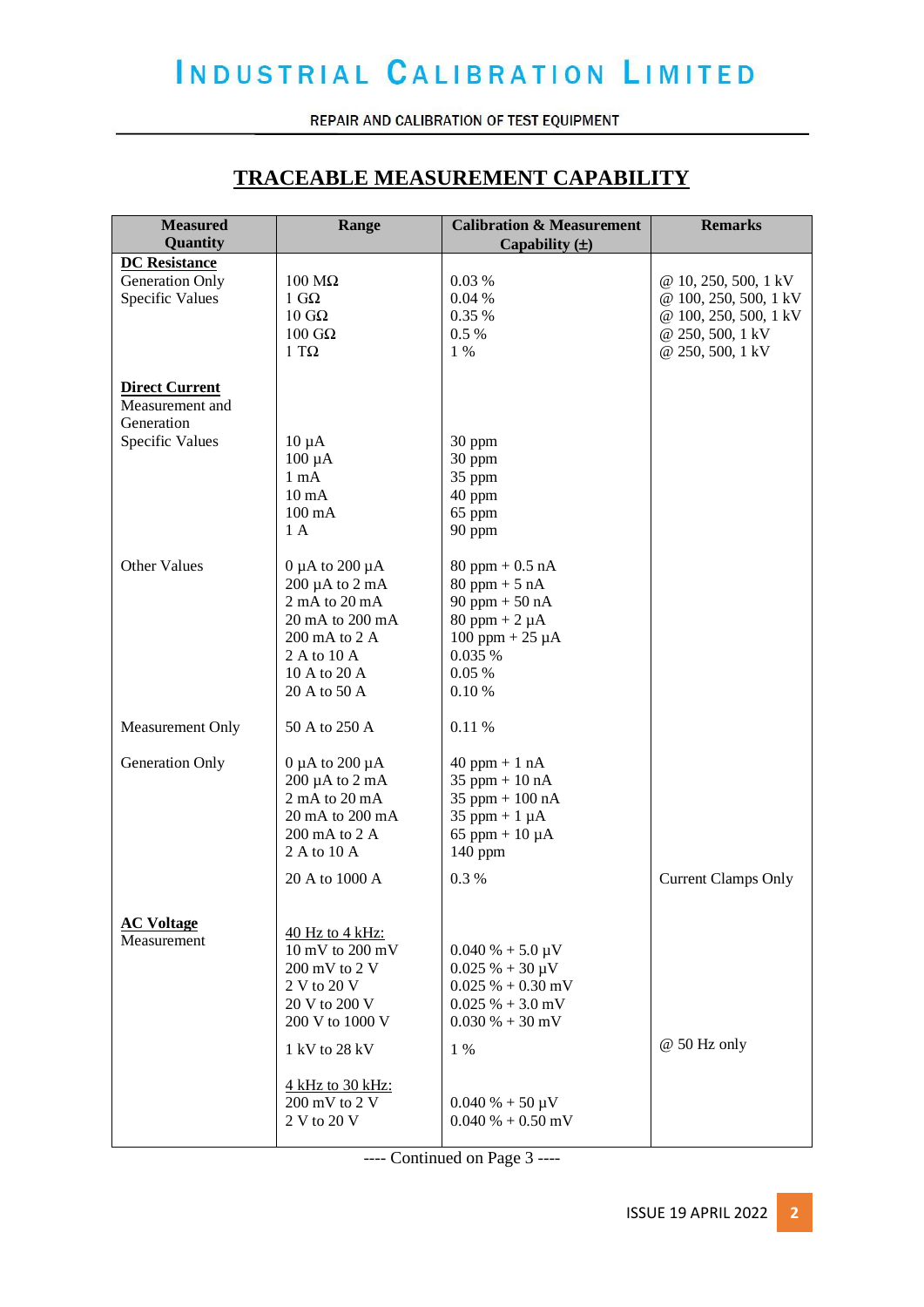REPAIR AND CALIBRATION OF TEST EQUIPMENT

### **TRACEABLE MEASUREMENT CAPABILITY**

| <b>Measured</b><br>Quantity | Range                                | <b>Calibration &amp; Measurement</b><br>Capability $(\pm)$ | <b>Remarks</b> |
|-----------------------------|--------------------------------------|------------------------------------------------------------|----------------|
| <b>AC Voltage</b>           |                                      |                                                            |                |
| Measurement (cont.)         | 30 kHz to 100 kHz:                   |                                                            |                |
|                             | 200 mV to 2 V                        | $0.04\% + 0.5$ mV                                          |                |
|                             | 2 V to 20 V                          | $0.04\% + 5$ mV                                            |                |
|                             |                                      |                                                            |                |
|                             | 10 kHz to 500 MHz:                   |                                                            |                |
|                             | $30 \mu V$ to $1 V$                  | 3.75 %                                                     |                |
|                             |                                      |                                                            |                |
|                             | 500 MHz to 1 GHz:                    |                                                            |                |
|                             | $30 \mu V$ to $1 V$                  | 6.25 %                                                     |                |
|                             |                                      |                                                            |                |
| <b>AC Voltage</b>           | $10 \text{ mV}$ to $20 \text{ mV}$ : |                                                            |                |
| Generation                  | 40 Hz to 10 kHz                      | $0.03\% + 5 \mu V$                                         |                |
|                             | 10 kHz to 100 kHz                    | $0.05\% + 5 \mu V$                                         |                |
|                             |                                      |                                                            |                |
|                             | 20 mV to 200 mV:                     |                                                            |                |
|                             | 40 Hz to 10 kHz                      | $0.02\% + 5 \mu V$                                         |                |
|                             | 10 kHz to 100 kHz                    | $0.06\% + 5 \mu V$                                         |                |
|                             |                                      |                                                            |                |
|                             | 200 mV to 2 V:                       |                                                            |                |
|                             | 40 Hz to 10 kHz                      | 0.013 %                                                    |                |
|                             | 10 kHz to 100 kHz                    | 0.015%                                                     |                |
|                             |                                      |                                                            |                |
|                             | 2 V to 20 V:                         |                                                            |                |
|                             | 40 Hz to 10 kHz<br>10 kHz to 100 kHz | 0.013 %<br>0.017%                                          |                |
|                             |                                      |                                                            |                |
|                             | 20 V to 200 V:                       |                                                            |                |
|                             | 40 Hz to 30 kHz                      | 0.013 %                                                    |                |
|                             |                                      |                                                            |                |
|                             | 200 V to 1000 V:                     |                                                            |                |
|                             | 40 Hz to 1 kHz                       | 0.013 %                                                    |                |
|                             | 1 kHz to 10 kHz                      | 0.014%                                                     |                |
|                             | 10 kHz to 30 kHz                     | 0.017 %                                                    |                |
|                             |                                      |                                                            |                |
|                             |                                      |                                                            |                |
| <b>Alternating Current</b>  | 40 Hz to 1 kHz:                      |                                                            |                |
| Measurement                 | $20 \mu A$ to $200 \mu A$            | $0.017\% + 5 \text{ nA}$                                   |                |
|                             | $200 \mu A$ to $2 \mu A$             | $0.016\% + 50\text{ nA}$                                   |                |
|                             | 2 mA to 20 mA                        | $0.016 % + 0.5 \mu A$                                      |                |
|                             | 20 mA to 200 mA                      | $0.016\% + 5 \mu A$                                        |                |
|                             | 200 mA to 2 A                        | $0.027\%50\,\mu A$                                         |                |
|                             |                                      |                                                            |                |
|                             | 40 Hz to 400 Hz                      |                                                            |                |
|                             | 2 A to 50 A                          | 0.2 %                                                      |                |

---- Continued on Page 4 ----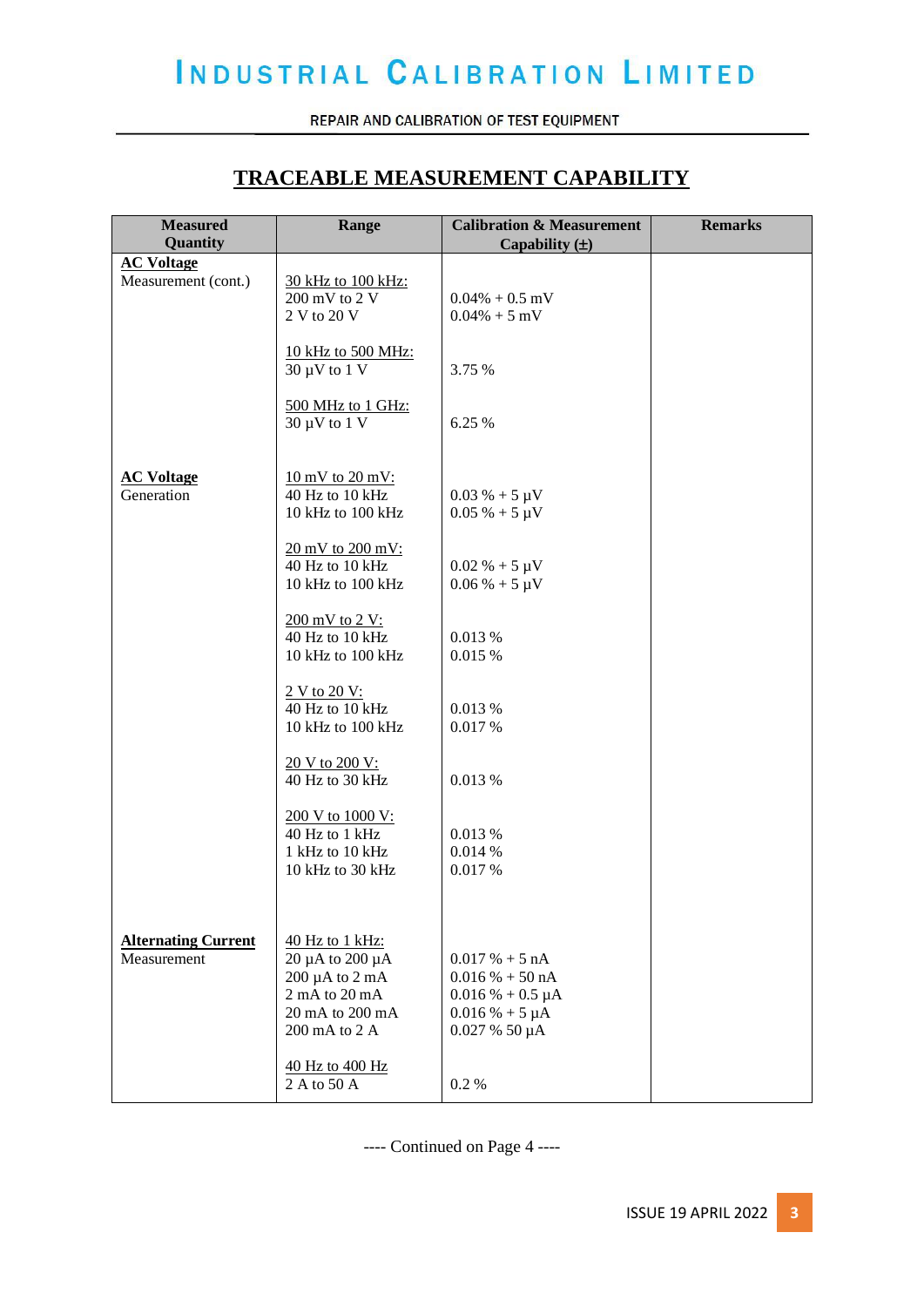REPAIR AND CALIBRATION OF TEST EQUIPMENT

### **TRACEABLE MEASUREMENT CAPABILITY**

| <b>Measured</b><br>Quantity | Range                          | <b>Calibration &amp; Measurement</b><br>Capability $(\pm)$ | <b>Remarks</b>             |
|-----------------------------|--------------------------------|------------------------------------------------------------|----------------------------|
| <b>Alternating Current</b>  |                                |                                                            |                            |
| Generation (cont.)          | 40 Hz to 1 kHz:                |                                                            |                            |
|                             | $20 \mu A$ to $200 \text{ mA}$ | 0.020%                                                     |                            |
|                             | 200 mA to 2 A                  | 0.030 %                                                    |                            |
|                             | 2 A to 10 A                    | 0.050%                                                     |                            |
|                             |                                |                                                            |                            |
|                             |                                |                                                            |                            |
|                             | 10 Hz to 100 Hz                |                                                            |                            |
|                             | 20 A to 1000 A                 | 0.8 %                                                      | <b>Current Clamps Only</b> |
|                             |                                |                                                            |                            |
| <b>Frequency</b>            |                                |                                                            |                            |
| Measurement                 | 0.1 Hz to 100 kHz              | 2 parts in $10^7 + 30 \mu$ Hz                              |                            |
|                             | 100 kHz to 1 MHz               | 2 parts in $107$                                           |                            |
|                             | 1 MHz to 1 GHz                 | 2 parts in $10^8$                                          |                            |
|                             |                                |                                                            |                            |
| Generation                  | 1 MHz and 10 MHz               | 5 parts in $10^{10}$                                       |                            |
|                             | 10 MHz to 26 GHz               | 2 parts in $10^8$                                          |                            |
|                             |                                |                                                            |                            |
|                             |                                |                                                            |                            |
| <b>Time/Period</b>          | $>100$ ns                      | 2 parts in $10^7$ to 0.5 %                                 |                            |
|                             |                                |                                                            |                            |
|                             |                                |                                                            |                            |
| <b>Risetime</b>             | 1 ns to 20 ns                  | 90 ps                                                      |                            |
|                             |                                |                                                            |                            |
|                             |                                |                                                            |                            |
| <b>AC Power</b>             | 10 MHz to 18 GHz               |                                                            |                            |
|                             | $1 \mu W$ to $100 \text{ mW}$  | 2.5 %                                                      | 50 $\Omega$ System         |
|                             |                                |                                                            |                            |
| <b>Modulation</b>           |                                |                                                            |                            |
| Carrier Frequency:          |                                |                                                            |                            |
| 3 MHz to 1.5 GHz            |                                |                                                            |                            |
| AM: 0 % to 100 %            | 50 Hz to 30 kHz                | $1\%$                                                      |                            |
| FM: 0 kHz to 150 kHz        | 50 Hz to 30 kHz                | $1\%$                                                      |                            |
|                             |                                |                                                            |                            |
|                             |                                |                                                            |                            |
| <b>Distortion</b>           | 20 Hz to 20 kHz                | $+/- 1 dB$                                                 |                            |
|                             | 20 kHz to 50 kHz               | $+1$ dB, $-2$ dB                                           |                            |
|                             | 50 kHz to 110 kHz              | $+1.5$ dB, $-4$ dB                                         |                            |
|                             |                                |                                                            |                            |
|                             |                                |                                                            |                            |
|                             |                                |                                                            |                            |
|                             |                                |                                                            |                            |
|                             |                                |                                                            |                            |
|                             |                                |                                                            |                            |
|                             |                                |                                                            |                            |
|                             |                                |                                                            |                            |
|                             |                                |                                                            |                            |

---- Continued on Page 5 ----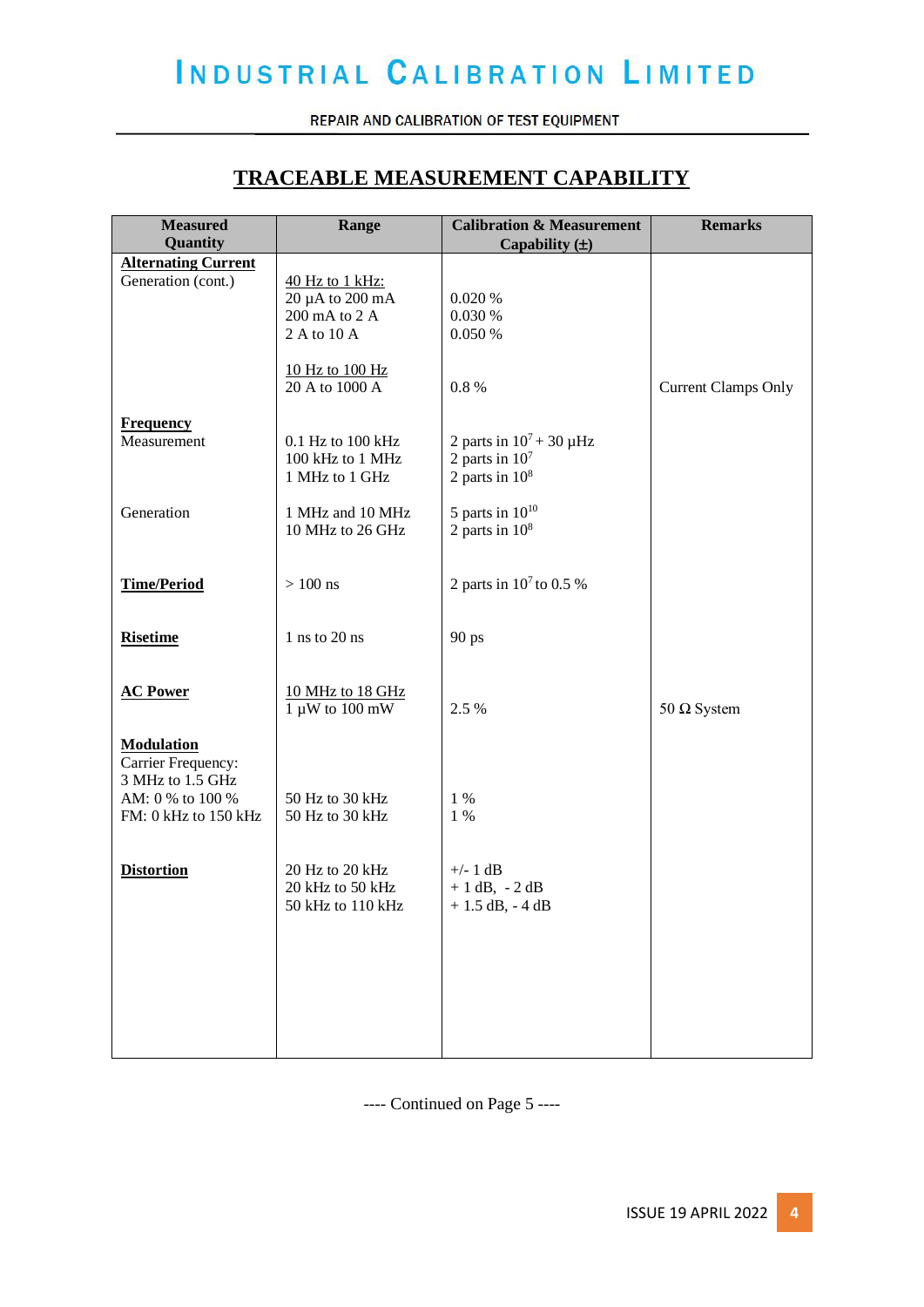REPAIR AND CALIBRATION OF TEST EQUIPMENT

### **TRACEABLE MEASUREMENT CAPABILITY**

| <b>Measured</b><br>Quantity   | Range                                                                                                                                                                                                                             | <b>Calibration &amp; Measurement</b><br>Capability $(\pm)$                                                                                              | <b>Remarks</b> |
|-------------------------------|-----------------------------------------------------------------------------------------------------------------------------------------------------------------------------------------------------------------------------------|---------------------------------------------------------------------------------------------------------------------------------------------------------|----------------|
| <b>Attenuation</b>            | 40 Hz to 100 kHz<br>$+60$ dB to $-60$ dB                                                                                                                                                                                          | 0.2 %                                                                                                                                                   |                |
|                               |                                                                                                                                                                                                                                   |                                                                                                                                                         |                |
|                               | 10 kHz to 500 MHz<br>$0$ dB to $-60$ dB                                                                                                                                                                                           | 3.75 %                                                                                                                                                  |                |
|                               |                                                                                                                                                                                                                                   |                                                                                                                                                         |                |
|                               | 3 MHz to 18 GHz<br>$0$ dB to $-30$ dB                                                                                                                                                                                             | $0.005$ dB/10 dB                                                                                                                                        |                |
|                               | 10 MHz to 1.2 GHz<br>$0$ dB to $-120$ dB                                                                                                                                                                                          | $0.05$ dB/10 dB                                                                                                                                         |                |
| <b>Phase</b>                  | 10 Hz to 100 kHz<br>0 $^{\circ}$ to 360 $^{\circ}$                                                                                                                                                                                | $0.1$ $^{\circ}$                                                                                                                                        |                |
| Capacitance<br>Measurement    | $1$ kHz<br>1 pF to $160 \mu F$                                                                                                                                                                                                    | $0.1 % + 0.01 pF$                                                                                                                                       |                |
| Generation<br>Specific Values | $1$ kHz<br>100 pF<br>1 nF<br>$10$ nF<br>$100$ nF<br>1 uF                                                                                                                                                                          | $0.05\% + 0.1pF$<br>$0.09\% + 0.1$ pF<br>0.03%<br>0.02%<br>$0.02~\%$                                                                                    |                |
| <b>Other Values</b>           | DC<br>100 pF to 100 µF                                                                                                                                                                                                            | 0.1 %                                                                                                                                                   |                |
|                               | $\leq$ 350 Hz<br>0.5000 nF to 4.0000 nF<br>4.0001 nF to 40.000 nF<br>40.001 nF to 400.00 nF<br>400.01 nF to 4.0000 mF<br>4.0001 mF to 40.000 mF<br>40.001 mF to 400.00 mF<br>400.01 mF to 4.0000 mF<br>4.0001 mF to 40.000 mF     | $0.3 % + 15pF$<br>$0.3 % + 30pF$<br>$0.3 % + 160pF$<br>$0.4 % + 1.6nF$<br>$0.5\% + 16.0$ nF<br>$0.5 % + 160nF$<br>$0.5 % + 1.6mF$<br>$1.0 % + 60mF$     |                |
|                               | 350 Hz to 1.5 kHz<br>0.5000 nF to 4.0000 nF<br>4.0001 nF to 40.000 nF<br>40.001 nF to 400.00 nF<br>400.01 nF to 4.0000 mF<br>4.0001 mF to 40.000 mF<br>40.001 mF to 400.00 mF<br>400.01 mF to 4.0000 mF<br>4.0001 mF to 40.000 mF | $0.6 % + 30.0pF$<br>$0.6 % + 60.0pF$<br>$0.6 % + 320pF$<br>$0.8 % + 3.2nF$<br>$1.0 % + 32.0nF$<br>$1.0 % + 320nF$<br>$1.0 % + 3.2mF$<br>$2.0 % + 120mF$ |                |

---- Continued on Page 6 ----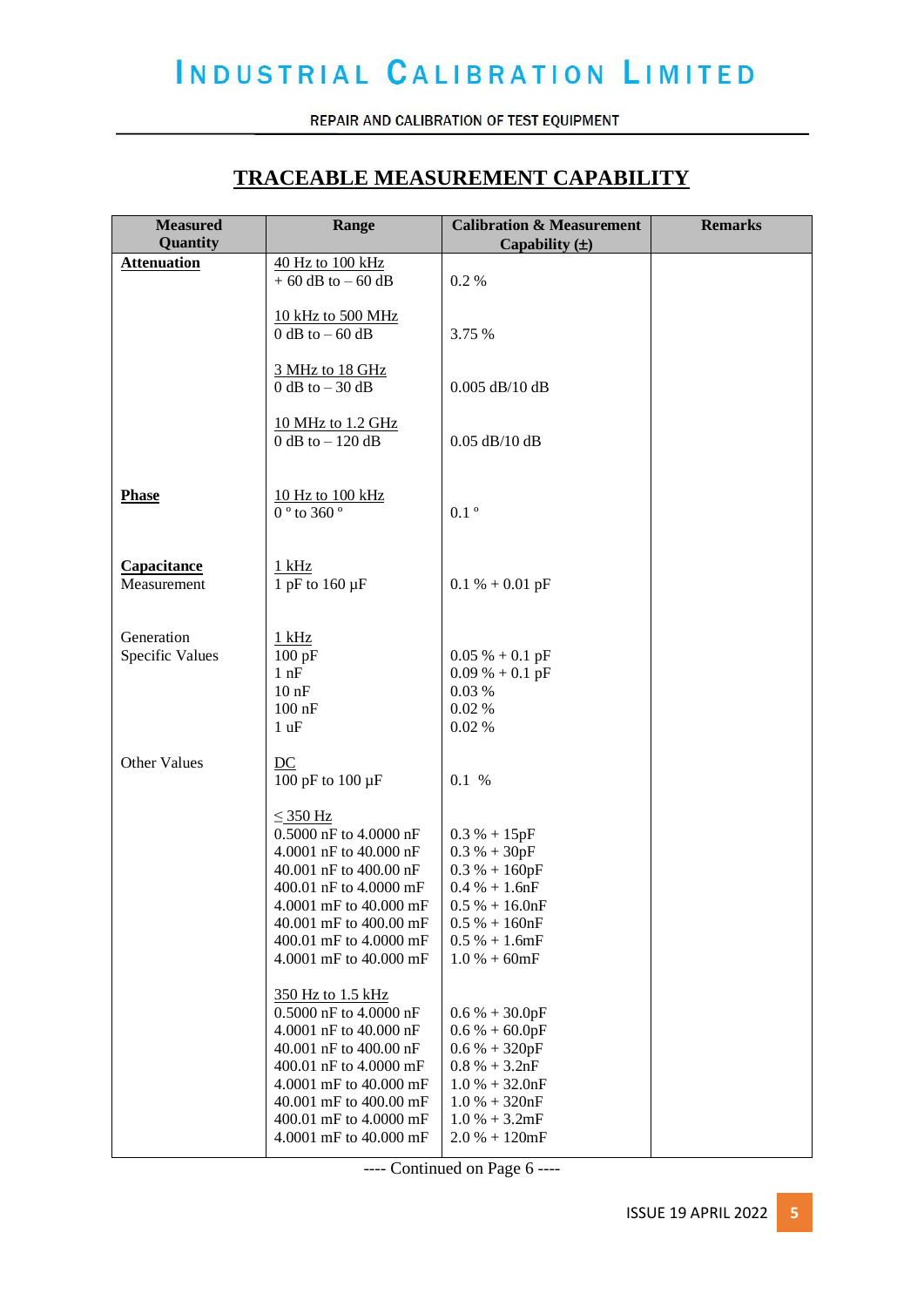REPAIR AND CALIBRATION OF TEST EQUIPMENT

### **TRACEABLE MEASUREMENT CAPABILITY**

| <b>Measured</b>                  | Range                                                                                  | <b>Calibration &amp; Measurement</b>                                                                                      | <b>Remarks</b>                               |
|----------------------------------|----------------------------------------------------------------------------------------|---------------------------------------------------------------------------------------------------------------------------|----------------------------------------------|
| Quantity                         |                                                                                        | Capability $(\pm)$                                                                                                        |                                              |
| <b>Inductance</b><br>Measurement | $1$ kHz<br>0 H to 1600 H                                                               | $0.1 + 0.1 \mu H$                                                                                                         |                                              |
| Generation<br>Specific Values    | $1$ kHz<br>$100 \mu H$<br>$1 \text{ mH}$<br>10 <sub>mH</sub><br>$100 \text{ mH}$<br>1H | $0.02 % + 0.12 \mu H$<br>$0.02 % + 0.12 \mu H$<br>$0.02 % + 0.12 \mu H$<br>$0.02 % + 0.12 \mu H$<br>$0.02 % + 0.12 \mu H$ |                                              |
| <b>Installation Testers</b>      |                                                                                        |                                                                                                                           |                                              |
| Loop Impedance                   |                                                                                        | 0.5%                                                                                                                      |                                              |
| <b>Continuity Resistance</b>     |                                                                                        | 0.5%                                                                                                                      |                                              |
| <b>Continuity Current</b>        |                                                                                        | 1.3%                                                                                                                      |                                              |
| <b>RCD Current</b>               |                                                                                        | $1.2 % + 1 mA$                                                                                                            |                                              |
| <b>RCD</b> Timing                |                                                                                        | $0.5 \% + 1 ms$                                                                                                           |                                              |
| <b>Earth Bond Resistance</b>     |                                                                                        | 1 %                                                                                                                       |                                              |
| <b>Earth Bond Current</b>        |                                                                                        | 1.5 %                                                                                                                     |                                              |
| PAT Leakage                      |                                                                                        | 1.5%                                                                                                                      |                                              |
| <b>RPM</b><br>Simulation         | 6 RPM to 1200000 RPM                                                                   | $1$ ppm $+ 0.002$ RPM                                                                                                     | Using an electrical<br>calibration test rig. |
| Contact                          | 300 RPM to 11000 RPM                                                                   | 0.1 RPM                                                                                                                   | Using a mechanical<br>calibration test rig.  |
|                                  |                                                                                        |                                                                                                                           |                                              |

---- Continued on Page 7 ----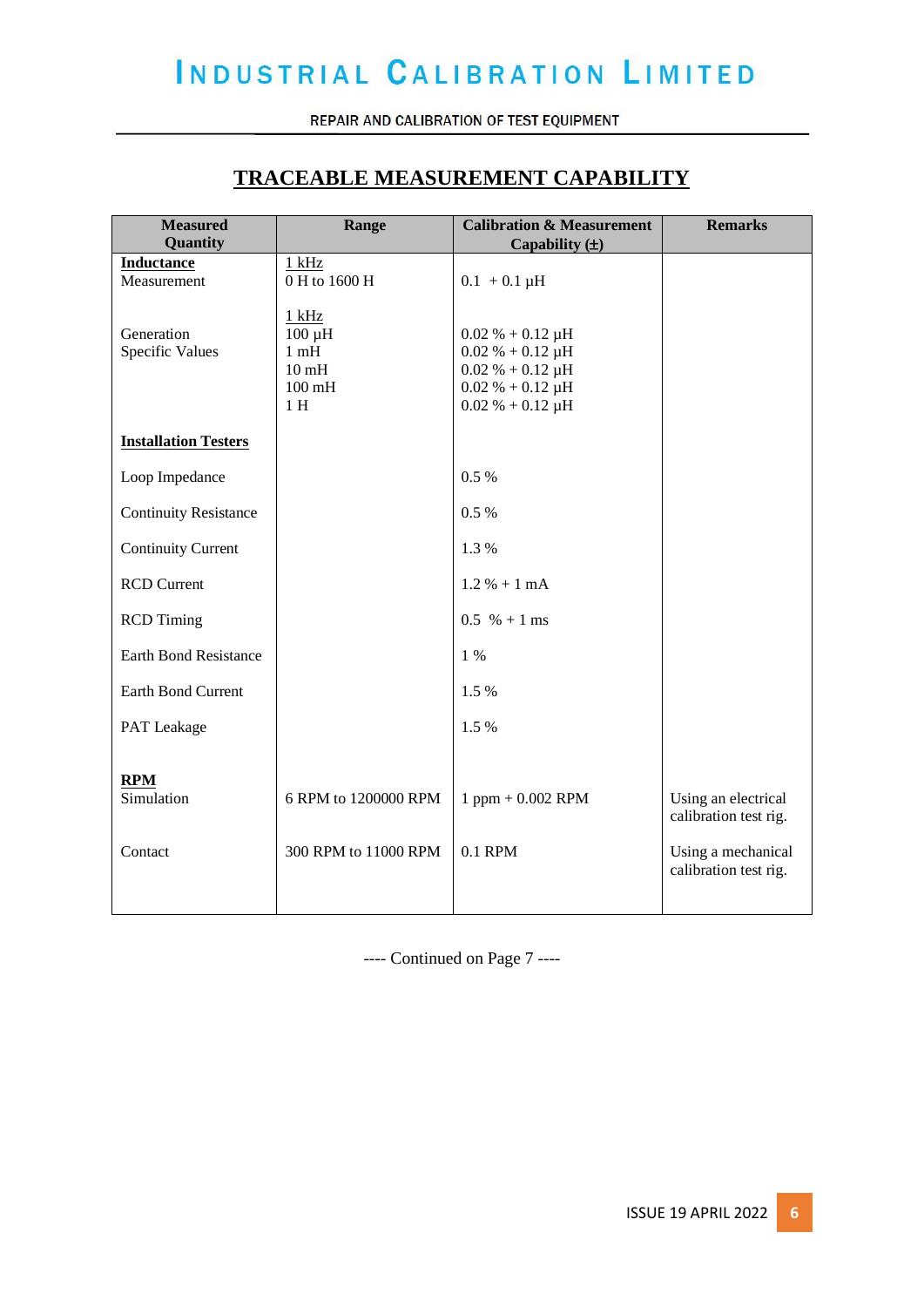REPAIR AND CALIBRATION OF TEST EQUIPMENT

### **TRACEABLE MEASUREMENT CAPABILITY**

| <b>Measured</b>               | Range                         | <b>Calibration &amp; Measurement</b> | <b>Remarks</b>             |
|-------------------------------|-------------------------------|--------------------------------------|----------------------------|
| Quantity                      |                               | Capability $(\pm)$                   |                            |
| <b>Temperature</b>            |                               |                                      |                            |
| <b>Electrical Calibration</b> | <b>Type</b><br>Range °C       |                                      |                            |
| Thermocouples                 | K<br>- 200 to 1370            | $0.10\text{ °C}$                     | <b>Backing Off Method</b>  |
|                               | J<br>- 200 to 1200            | $0.10\text{ °C}$                     | <b>Backing Off Method</b>  |
|                               | T<br>$-200$ to $400$          | $0.10\text{ °C}$                     | <b>Backing Off Method</b>  |
|                               | E<br>- 100 to 1000            | $0.10\text{ °C}$                     | <b>Backing Off Method</b>  |
|                               | ${\bf N}$<br>- 50 to 1300     | $0.15\text{ °C}$                     | <b>Backing Off Method</b>  |
|                               | $\mathbf R$<br>$+100$ to 1750 | 0.50 °C                              | <b>Backing Off Method</b>  |
|                               | S<br>$+100$ to 1750           | 0.50 °C                              | <b>Backing Off Method</b>  |
|                               | B<br>$+250$ to 450            | 1.00 °C                              | <b>Backing Off Method</b>  |
|                               | B<br>$+450$ to 1800           | 0.60 °C                              | <b>Backing Off Method</b>  |
|                               |                               |                                      |                            |
| Resistance                    |                               |                                      |                            |
| Thermometers                  | Pt100<br>$-200$ to 850 °C     | $0.02$ °C                            |                            |
|                               |                               |                                      |                            |
|                               |                               |                                      |                            |
| Nominal Ambient               | 20 °C                         | 0.06 °C                              |                            |
|                               |                               |                                      |                            |
| <b>System Calibration</b>     | - 20 °C to 500 °C:            |                                      |                            |
|                               | $\leq$ 100 °C                 | $0.03$ °C                            |                            |
|                               | $>100\text{ °C}$              | 0.06 °C                              |                            |
|                               |                               |                                      |                            |
| iR (Blackbody)                | Ambient to 300 °C             | 0.5 % reading + 0.1 °C               |                            |
| Calibration                   |                               |                                      |                            |
|                               |                               |                                      |                            |
|                               |                               |                                      |                            |
| <b>Sound Level</b>            | 94 dB                         | $0.12$ dB                            |                            |
|                               | 104 dB                        | $0.12$ dB                            |                            |
|                               | 114 dB                        | $0.14$ dB                            |                            |
|                               |                               |                                      |                            |
|                               |                               |                                      |                            |
| <b>Relative Humidity</b>      | 5 % rh to 95 % rh             | $2%$ rh                              | Sourcing Only @            |
|                               |                               |                                      | 0 °C to 60 °C $\pm$ 0.3 °C |
|                               |                               |                                      |                            |
| <b>Air Flow</b>               | 1 L/min to 26 L/min           | $0.2$ L/min                          |                            |
|                               |                               |                                      |                            |
|                               |                               |                                      |                            |
| <b>Torque</b>                 | 0.04 Nm to 1000 Nm            | $1\%$                                |                            |
|                               |                               |                                      |                            |

---- Continued on Page 8 ----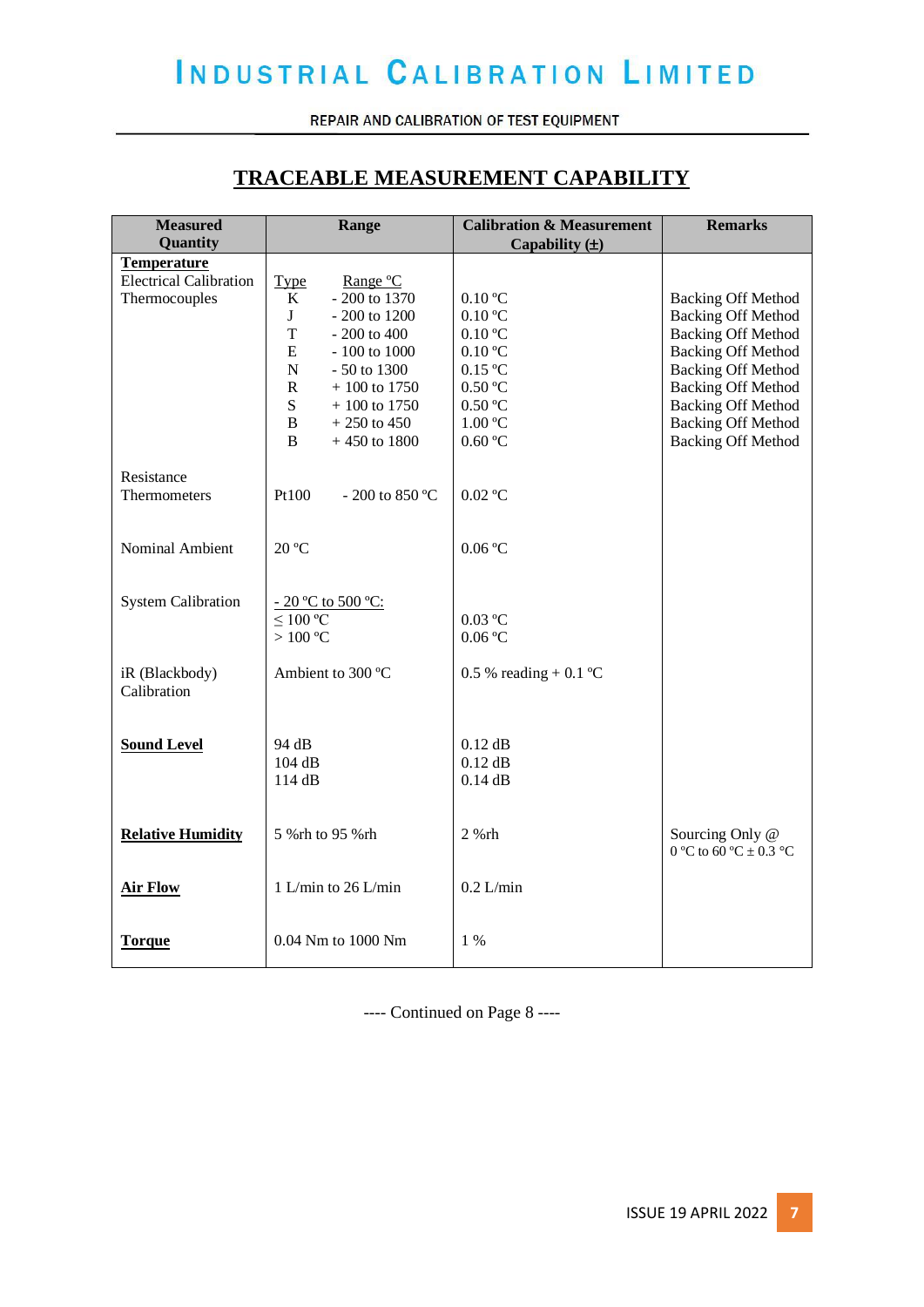REPAIR AND CALIBRATION OF TEST EQUIPMENT

### **TRACEABLE MEASUREMENT CAPABILITY**

| <b>Measured</b><br>Quantity | Range                               | <b>Calibration &amp; Measurement</b><br>Capability $(\pm)$ | <b>Remarks</b>        |
|-----------------------------|-------------------------------------|------------------------------------------------------------|-----------------------|
|                             | $\leq$ 250 N                        | 0.2N                                                       |                       |
| <b>Crimp Pull Tests</b>     | 250 N to 1000 N                     |                                                            |                       |
|                             |                                     | 2.0 <sub>N</sub>                                           |                       |
|                             |                                     |                                                            |                       |
| <b>Air Speed / Velocity</b> | 0 to 10 $m/s$                       | $0.5\% + 0.2 \text{ m/s}$                                  |                       |
|                             | 10 to 20 $m/s$                      | $0.5\% + 0.3 \text{ m/s}$                                  |                       |
|                             |                                     |                                                            |                       |
| <b>Pressure</b>             |                                     |                                                            |                       |
| Air only                    | $-200$ mbar to $+200$ mbar          | $0.06$ mbar                                                | Pressure              |
|                             | - 0.95 bar to 3.5 bar               | $0.35$ mbar                                                | uncertainties are for |
|                             | 0 to 7 bar                          | 3.5 mbar                                                   | guidance only.        |
|                             |                                     |                                                            | The actual "Quoted"   |
| Air and Hydraulic           | $0$ to 20 bar                       | 5 mbar                                                     | uncertainties are     |
|                             | 0 to 200 bar                        | 50 mbar                                                    | derived from the      |
|                             |                                     |                                                            | current               |
| Hydraulic Only              | 0 to 700 bar                        | 175 mbar                                                   | Calibration           |
|                             |                                     |                                                            | Certificate of the    |
| Absolute                    | 0.1 to 2.5 bar                      | $0.5$ mbar                                                 | Standard used.        |
| (Air Only)                  | 0.1 to 25 bar                       | 5 mbar                                                     |                       |
|                             |                                     |                                                            |                       |
|                             |                                     |                                                            |                       |
| Weight                      | Available Weights:                  |                                                            |                       |
| Generation Only             | 10 <sub>mg</sub><br>(x 1)           | $0.1$ mg/weight                                            |                       |
|                             | (x 2)<br>$20 \text{ mg}$            | $0.1$ mg/weight                                            |                       |
|                             | 50 mg<br>(x 1)                      | $0.1$ mg/weight                                            |                       |
|                             | $100$ mg<br>(x 1)                   | $0.1$ mg/weight                                            |                       |
|                             | $200$ mg<br>(x 2)                   | $0.2$ mg/weight                                            |                       |
|                             | 500 mg<br>(x 1)                     | $0.2$ mg/weight                                            |                       |
|                             | (x 2)<br>1 <sub>g</sub>             | 0.2 mg/weight                                              |                       |
|                             | 2 g<br>(x 4)                        | $0.3$ mg/weight                                            |                       |
|                             | 5g<br>(x 2)                         | $0.3$ mg/weight                                            |                       |
|                             | 10 <sub>g</sub><br>(x 3)            | 0.4 mg/weight                                              |                       |
|                             | 20 g<br>(x 6)                       | $0.5$ mg/weight                                            |                       |
|                             | 50 g<br>(x 3)                       | 0.6 mg/weight                                              |                       |
|                             | 100 g<br>(x 3)                      | 1 mg/weight                                                |                       |
|                             | 200 g<br>(x 4)                      | 2 mg/weight                                                |                       |
|                             | 500 g<br>(x 2)                      | 5 mg/weight                                                |                       |
|                             | (x 13)<br>$1\;{\rm kg}$             | 10 mg/weight                                               |                       |
|                             | 2 kg<br>(x 4)<br>(x 3)              | 20 mg/weight<br>50 mg/weight                               |                       |
|                             | $5$ kg<br>$10 \text{ kg}$<br>(x 12) | 100 mg/weight                                              |                       |
|                             | $20$ kg<br>(x 19)                   | 200 mg/weight                                              |                       |
|                             | $25$ kg<br>(x 4)                    | 250 mg/weight                                              |                       |
|                             |                                     |                                                            |                       |

---- Continued on Page 9 ----